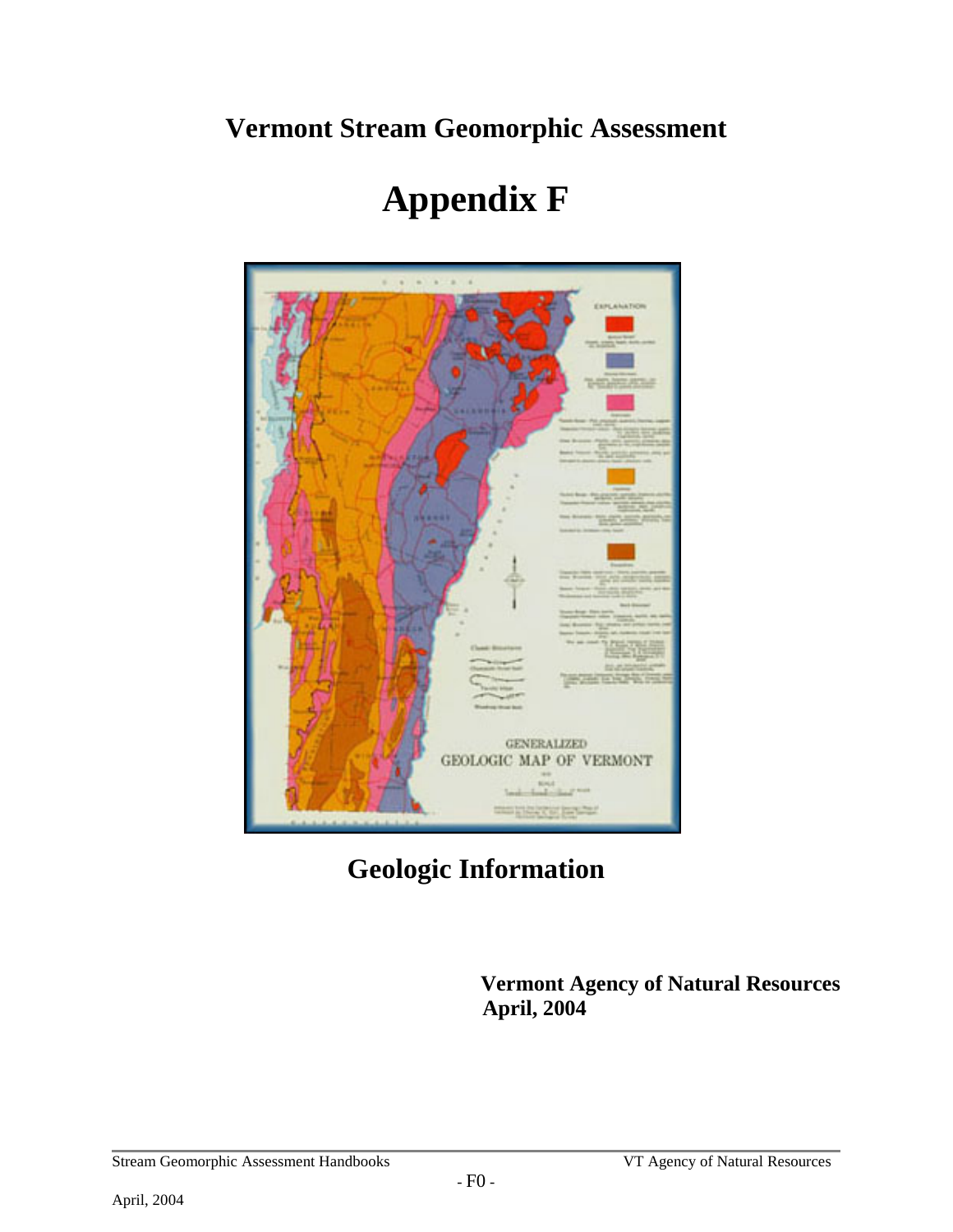# **Geologic Information**

### **Common Geologic Materials Found in Vermont**

#### **Alluvium (river sediments):**

Alluvium is sediment deposited by a stream. It may consist of boulders, cobbles, gravel, sand, or silt. Alluvial deposits may be modern or ancient, although all of the alluvial deposits in Vermont postdate the last glaciation. These are the materials that are called postglacial fluvial deposits on the *Surficial Geologic Map of Vermont* (Doll, 1970). Modern deposits are found in active stream channels and in floodplains, and they may also occupy low terraces which are occasionally flooded during high flows. If a stream has been incising down into a valley, old alluvial deposits may be evident in the recently abandoned floodplain, out of reach of current flood levels. Alluvium deposited in floodplains is typically fine sand or silt. On steep streams the cobble and boulder alluvial deposits are typically imbricated, that is they are stacked like dominoes leaning upstream.



Figure F-1: Imbricated alluvium

#### **Ice-contact Deposits:**

Ice-contact deposits are composed of sediments which accumulated in lakes, ponds, or streams in contact with glacial ice. Ice-contact deposits are associated with the landforms known as kames, kame terraces, and eskers. In contrast to glacial till, ice-contact deposits show evidence of sorting and layering due to the action of flowing water. The grain size of the material can range from silt and clay up to cobbles and boulders, although most of the material is usually of sand-size or coarser. When we look at these deposits today, the layers of sediment are commonly folded or faulted because they were deposited on or next to blocks of stagnant glacial ice, which subsequently melted away, causing the sediment deposits to collapse.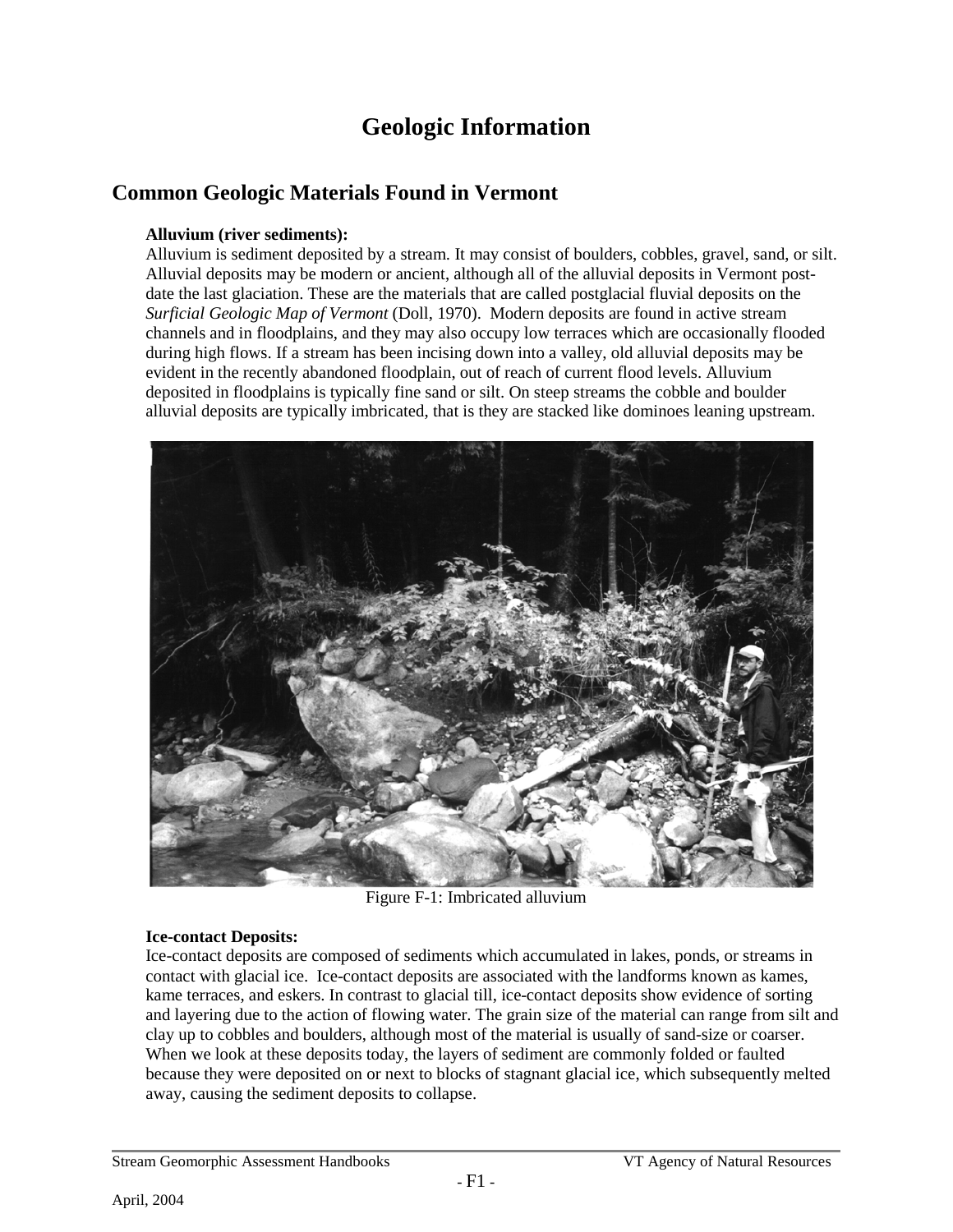A kame is a small, isolated hill of stratified sand or gravel. Kames form as streams deposits sand and gravel in depressions on the ice surface. When the ice melts away, the collapsed remnant of the deposit is left standing alone as a small, lumpy hill.

A kame terrace is similar to a kame in that it is a stratified deposit composed mostly of sand and gravel. However, the kame terrace is typically a long terrace on the edge of a valley, formed between the stagnant remnant of a glacier in the valley and the valley side. Streams wash material off of the glacier and the hills into an ice-marginal lake. In some deposits, considerable amounts of silt or clay may be included. When the ice melts away, a terrace consisting of collapsed, stratified material is left behind.

An esker is a long, narrow, often winding ridge composed of water-lain deposits of sand, gravel, and boulders which formed as a stream deposit in a tunnel within or at the base of a retreating glacier. When the glacier melts away, the snake-like ridge remains behind. These ice-contact fluvial deposits are also known as glaciofluvial deposits. The coarse cobble and boulder deposits which are often seen in eskers formed as point bar and channel deposits and are indicators of the tremendous volumes of water which once flowed through these glacial meltwater streams.

#### **Glacial Lake Deposits (Glacio-lacustrine):**

As the ice melted back northward at the close of the last glaciation lakes formed in many of the valleys in Vermont. Glacial meltwater and runoff from the surrounding hills poured into these lakes. Deltas of sand and gravel formed where streams entered the lakes and beach deposits of sand and gravel formed along the shorelines. Out in the deeper waters of these lakes fine sand, silt, and silty clay accumulated. The fine-grained deposits often have layers called varves. Varves are annual layers of fine-grained sediment deposited into lakes in the vicinity of glacial ice. One pair of light and dark layers forms over the course of each year, the light layer being a relatively coarser-grained warm season deposit and the dark layer being a relatively finer-grained winter deposit.

#### **Glacial Marine Deposits (Glacio-marine):**

After glacial ice melted out of the St. Lawrence River valley an arm of the Atlantic Ocean extended up into the Champlain valley to form the Champlain Sea. The deposits consist of beach gravels and sands that formed on the margins of the sea and fine-grained deposits that formed in deeper waters. The fine-grained material is typically a sticky, dark-gray silty clay although it is sometimes varved. Fossil marine shells are locally common.

#### **Till:**

The most widespread surficial deposit in Vermont is glacial till. As the glacial ice flowed over Vermont, it scraped up everything in its path. As the ice melted back, tremendous quantities of sediment were produced, some of which washed away with the rushing melt-waters and some of which was left behind. The material that was left behind is glacial till. It contains a mix of grain sizes, from tiny clay-sized particles up to huge boulders. In Vermont, glacial till has been crudely divided into two classes, basal till and ablation till. Basal till is perhaps more accurately called lodgement till, as it appears to be material that has been lodged or plastered under the ice as the glacier flowed over it. This material has enough silt and/or clay in its matrix so that it is very compact and firm. When it is freshly exposed, lodgement till is so firm that it is difficult to dig up, even with a pick, thus leading to the name "hardpan". Ablation till also contains a wide variety of grain sizes, but it is much sandier and looser than lodgement till. It seems to have pretty much dropped out in place as the ice wasted away. It is thought that most of the silt and clay in the ice washed away as the ice melted, leaving behind a till with a sandy matrix. Ablation till is far more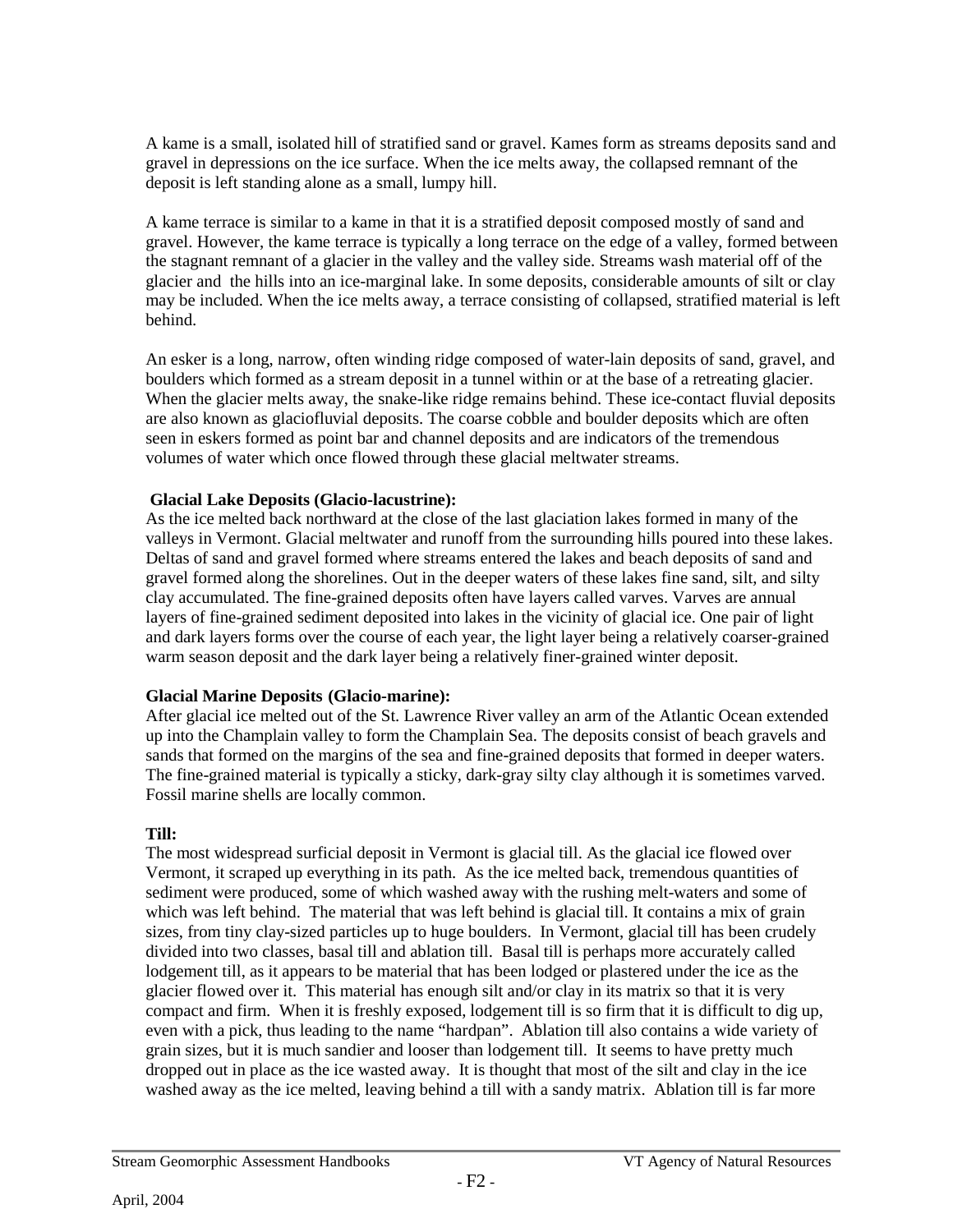erodible than unweathered lodgement till, although if stream flows are high enough, serious erosion can also occur in lodgement till.

#### **Colluvium:**

Colluvium is material that accumulates at the base of a slope as the result of gravity or sheet-flow (runoff from the land which has not been concentrated into channels). The term includes rockfall deposits that accumulate beneath steep rock faces (talus), as well as landslide, slump, and debris flow deposits formed from any of the surficial materials described above. Thus, if a slump occurs in a steep bank of lodgement till, then the material in the slide is considered to be colluvium.

#### **Bedrock:**

The most stable streams are those with bedrock beds and banks. In areas where streams are cutting through bedrock, the rates of bank and bed erosion are much lower than in areas where none is exposed. Although streams have the power to dramatically erode even the hardest bedrock over centuries or millennia, bedrock in stream beds and banks is not usually severely eroded over the course of a few years or decades. Thus, waterfalls, cascades, and ledges in rivers provide relatively permanent controls on the grade (elevation) of rivers. Where bedrock is not exposed in the bottom of a stream valley, the stream may cut down into the surficial materials dramatically, particularly if the equilibrium of the stream is disturbed. Although bedrock outcrops in a bank or bed usually contribute to the stability of the stream, a ledge on one bank may deflect stream flow against the opposite bank downstream, leading to increased erosion.

Bedrock also is the source of the material found in the surficial deposits such as till and alluvium. Different bedrock types have different qualities. For example, granites are low in calcium and do not contain biological material. Rivers that drain from granitic bedrock are usually not highly productive in terms of aquatic habitat. On the other hand, marbles and dolomites are common in the Champlain Valley, and throughout much of Central Vermont. Rocks of the Waits River and Gile Mountain Formations are formed from sediments deposited in a tropical ocean. There was a lot of biological activity in these warm oceans, and the rocks contain a lot of calcium. This calcium is an important nutrient, and it also keeps the pH (a measure of acidity) higher in the streams, thus buffering the affects of acid rain. Streams draining through this kind of bedrock often have high biological productivity, supporting large and healthy populations of aquatic insects, amphibians, and fish.

## **Where To Find Geologic Information**

There are several sources for geologic information about Vermont watersheds, notably the publications of the Vermont Geological Survey (VGS), the U.S. Geological Survey (USGS), and the Natural Resources Conservation Service (NRCS).

The VGS has a variety of information about the bedrock geology and surficial geology of the state. Besides the statewide maps of the bedrock and surficial deposits (Doll and others, 1961; Doll, 1970), detailed bedrock geologic maps are available for most of the state at either 1:62,500 or 1:24,000 scale. The 1961 bedrock geologic map is now out of print, but scanned images of the map are available from the Survey on CD-ROM and a new edition is in preparation by the VGS and the USGS. Scanned images of the 1:62,500 scale maps used to compile the 1970 surficial geologic map are available from the VGS and several areas have recently been remapped. Bulletin 31 (Stewart and MacClintock, 1969) provides descriptions of the surficial materials in the state. A series of environmental geology reports covers much of the state. These reports include information on surficial and bedrock geology, groundwater potential, and cross sections that show the thickness of surficial deposits. For more information on these and other